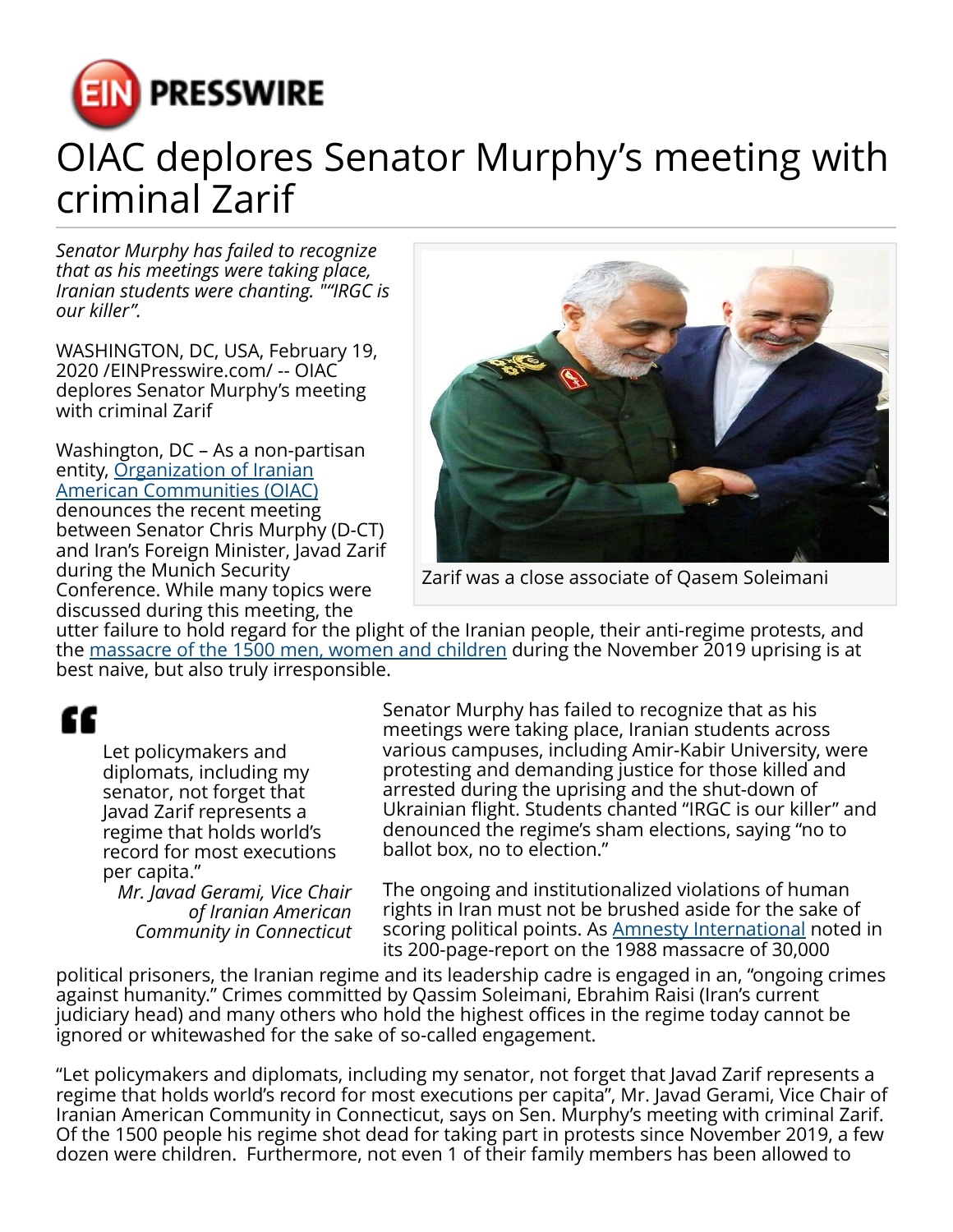grieve properly or hold an open funeral. Javad Zarif is no diplomat. A self proclaimed friend of Qassem Soleimani, he represents a regime that holds the highest number of juveniles and female executions in the world. He is the foreign face of a regime that arrests, tortures, and murders union leader, labor activists, and environmentalists for calling out the systematic and systemic corruption in this regime.

With chapters in 40 states across the U.S., OIAC is the largest organization of Iranian-Americans advocating for a free Iran. We will continue to be vocal about those who are giving legitimacy to an otherwise criminal regime in Tehran, under the auspices of peace or diplomacy. To honor the call of millions of Iranian people who chant "death to Khamenei, death to Rouhani," "hardliner, reformer, the game is now over", OIAC renews its calls on Washington, DC and the national media outlets to rise above partisan politics and stand with the people of Iran in their struggle against religious tyranny.



Zarif greets criminal Assad



Iran protesters tear down Qasem Soleimani posters

The Real Face of Iran's Foreign Minister – Mohammad Javad Zarif

• He is the foreign minister of a regime that only in the November national uprising in Iran: o Killed more than 1,500 protesters whose identities remain concealed, most of them adolescents and teenagers as young as 13

o Has detained at least 12,000 whose fate remains unknown

o Has injured thousands of peaceful protesters with direct live fire and brutal attacks by security forces

• He was a close associate of Qasem Soleimani, commander of terrorist Quds force, despised by Iranian people and loathed by Iraqis and Syrians as demonstrated in their celebrations following his elimination. Soleimani was described as a child killer in Syria.

Soleimani congratulated Zarif for being sanctioned by the US because of his association with the regime's Supreme Leader Ali Khamenei and Zarif declared the listing a badge of honor. In an interview with a state-run daily on September 1, 2019, Zarif said: "General Soleimani and I have been working together closely for over 20 years. When I became minister, the two of us decided to make sure we meet at least once a week to review the latest developments and undertake the necessary coordination."

· As foreign minister, Zarif is in charge of Iran's legion of so-called ambassadors and diplomatic staff around the world, which he has used in tandem with Iran's MOIS and Quds Force to implement terrorist operations around the world. The foreign ministry which Zarif directs is subordinate to the regime's MOIS and Quds Force.

olh June 2018, a senior diplomat from the regime's embassy in Vienna was caught red-handed as he was handing explosives to terrorist agents. Assadollah Assadi, Zarif's diplomat, and three terrorists were arrested in a joint operation by the German, French and Belgian intelligence services, all of whom are now in prison in Belgium, awaiting trial on charges of terrorism.